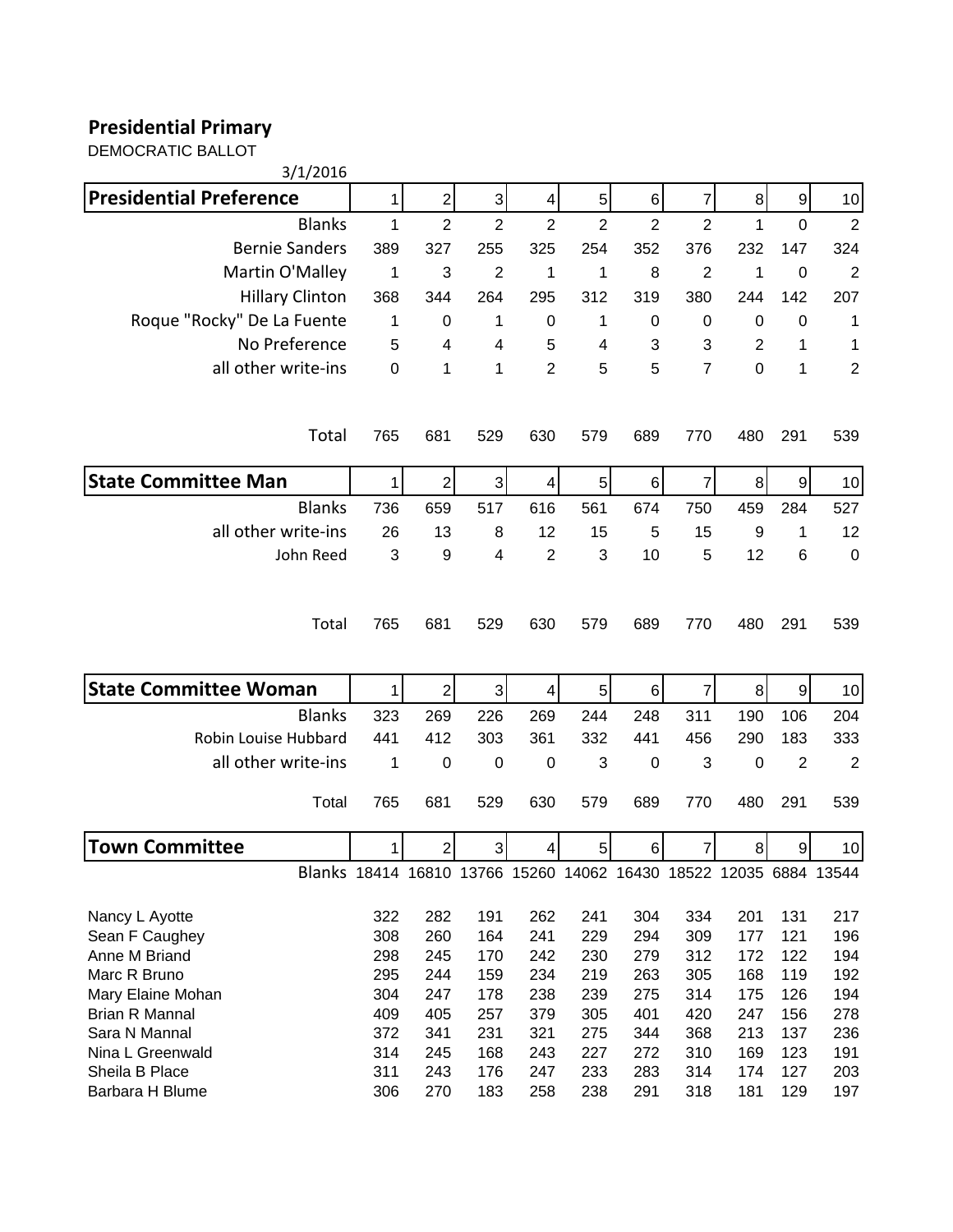| Steven D Blume                | 308 | 263 | 180 | 250 | 222 | 284 | 313 | 171 | 122 | 191 |
|-------------------------------|-----|-----|-----|-----|-----|-----|-----|-----|-----|-----|
| Bonnie J Oliphint             | 306 | 242 | 165 | 242 | 226 | 274 | 314 | 173 | 125 | 191 |
| Susan H. Rohrbach             | 356 | 293 | 193 | 313 | 256 | 312 | 348 | 190 | 136 | 215 |
| Susan Jo Truitt               | 311 | 246 | 173 | 243 | 236 | 280 | 313 | 169 | 124 | 195 |
| Robin Kampmann Gunderson      | 298 | 247 | 169 | 238 | 231 | 271 | 313 | 166 | 120 | 188 |
| Peter John Halliday           | 296 | 243 | 162 | 236 | 220 | 267 | 309 | 170 | 120 | 187 |
| Marilyn D Drobiarz            | 294 | 242 | 162 | 236 | 226 | 273 | 308 | 164 | 120 | 187 |
| Helen V Bresnahan             | 320 | 270 | 184 | 257 | 244 | 308 | 324 | 174 | 122 | 202 |
| <b>Charles Willard Hetzel</b> | 297 | 236 | 163 | 236 | 217 | 264 | 300 | 166 | 118 | 186 |
| Ulf E Lidbeck                 | 294 | 239 | 158 | 232 | 218 | 264 | 301 | 163 | 116 | 188 |
| Debra Sumpter Dagwan          | 338 | 271 | 199 | 272 | 243 | 306 | 327 | 219 | 134 | 209 |
| Ralph E Dagwan                | 306 | 261 | 182 | 260 | 227 | 278 | 319 | 203 | 126 | 199 |
| Patrick M Princi              | 390 | 321 | 199 | 293 | 268 | 337 | 354 | 195 | 135 | 235 |
| Janet Swain Joakim            | 350 | 307 | 219 | 296 | 267 | 367 | 343 | 202 | 144 | 240 |
| John P. Joakim                | 320 | 292 | 194 | 277 | 239 | 323 | 326 | 188 | 128 | 211 |
| <b>Frederick G Schilpp</b>    | 325 | 233 | 162 | 241 | 224 | 268 | 307 | 165 | 120 | 189 |
| all other write-ins           | 13  | 2   | 8   | 3   | 3   | 3   | 5   | 10  | 0   | 10  |

**Total** 26775 23800 18515 22050 20265 24115 26950 16800 #### 18865

## **Presidential Primary**

REPUBLICAN BALLOT

| 3/1/2016                       |                |                  |                  |                |                |                |                  |                |             |                |
|--------------------------------|----------------|------------------|------------------|----------------|----------------|----------------|------------------|----------------|-------------|----------------|
| <b>Presidential Preference</b> | 1              | $\overline{2}$   | 3                | 4              | 5              | 6              | 7                | 8 <sup>1</sup> | 9           | 10             |
| <b>Blanks</b>                  | 1              | 1                | $\Omega$         | $\Omega$       | 1              | $\Omega$       | 3                | $\overline{2}$ | $\Omega$    | 1              |
| Jim Gilmore                    | 1              | 0                | $\boldsymbol{0}$ | $\overline{2}$ | $\mathbf 0$    | $\mathbf 0$    | $\boldsymbol{0}$ | $\mathbf 0$    | 0           | 0              |
| Donald J. Trump                | 320            | 320              | 235              | 264            | 403            | 345            | 361              | 186            | 112         | 301            |
| <b>Ted Cruz</b>                | 49             | 61               | 34               | 39             | 50             | 53             | 51               | 21             | 12          | 64             |
| George Pataki                  | $\overline{2}$ | 1                | 0                | $\pmb{0}$      | 1              | $\mathbf 0$    | $\overline{2}$   | 0              | $\mathbf 0$ | 1              |
| <b>Ben Carson</b>              | 15             | 17               | 8                | 11             | 19             | 17             | 16               | 11             | 11          | 16             |
| Mike Huckabee                  | 0              | 1                | $\overline{2}$   | $\overline{2}$ | 1              | 0              | 0                | 0              | 1           | $\mathbf 0$    |
| Rand Paul                      | 3              | 1                | 3                | $\overline{2}$ | 6              | $\overline{0}$ | 1                | 3              | 1           | 1              |
| Carly Fiorina                  | 3              | 0                | $\Omega$         | 1              | $\Omega$       | 4              | 1                | 1              | $\Omega$    | 1              |
| <b>Rick Santorum</b>           | 1              | 0                | 0                | 1              | 1              | 1              | 0                | 0              | $\Omega$    | $\overline{2}$ |
| Chris Christie                 | $\overline{2}$ | $\overline{2}$   | $\overline{2}$   | $\overline{2}$ | 1              | 1              | 4                | 1              | 0           | 1              |
| Marco Rubio                    | 123            | 85               | 39               | 83             | 120            | 92             | 100              | 44             | 23          | 69             |
| Jeb Bush                       | 6              | $\,6$            | 5                | 4              | 9              | 7              | 9                | $\overline{2}$ | 0           | 8              |
| John R. Kasich                 | 154            | 103              | 30               | 109            | 163            | 91             | 140              | 36             | 24          | 62             |
| No Preference                  | 4              | 3                | $\overline{2}$   | $\pmb{0}$      | 6              | 3              | 3                | $\overline{2}$ | 1           | 3              |
| all other write-ins            | $\overline{2}$ | 0                | 0                | 3              | $\overline{2}$ | 4              | 7                | 1              | 1           | $\pmb{0}$      |
| Total                          | 686            | 601              | 360              | 523            | 783            | 618            | 698              | 310            | 186         | 530            |
| <b>State Committee Man</b>     |                | $\boldsymbol{2}$ | 3                | 4              | 5 <sup>1</sup> | $\,6$          | 7                | 8              | 9           | 10             |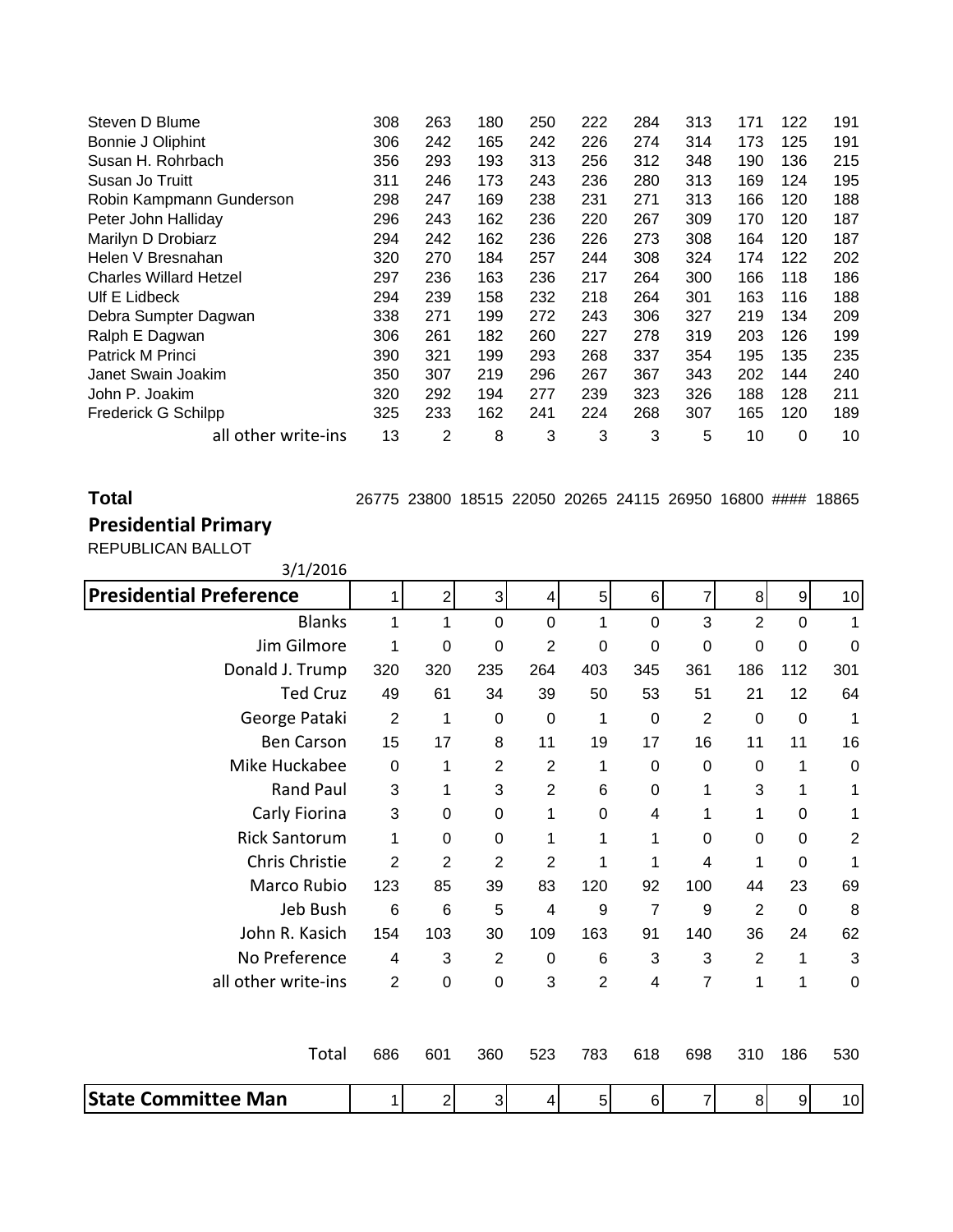| <b>Blanks</b>                | 97           | 79             | 70             | 101 | 132                          | 88  | 115         | 40  | 28             | 87              |
|------------------------------|--------------|----------------|----------------|-----|------------------------------|-----|-------------|-----|----------------|-----------------|
| Francis P Manzelli           | 425          | 321            | 165            | 276 | 404                          | 350 | 385         | 164 | 82             | 245             |
| Ronald R Beaty               | 119          | 154            | 88             | 100 | 190                          | 133 | 140         | 85  | 48             | 136             |
| Devin Manning                | 44           | 43             | 36             | 46  | 57                           | 46  | 58          | 21  | 28             | 62              |
|                              |              |                |                |     |                              |     |             |     |                |                 |
| all other write-ins          | 1            | 4              | 1              | 0   | $\boldsymbol{0}$             | 1   | $\mathbf 0$ | 0   | $\mathbf 0$    | $\mathbf 0$     |
| Total                        | 686          | 601            | 360            | 523 | 783                          | 618 | 698         | 310 | 186            | 530             |
| <b>State Committee Woman</b> | 1            | $\overline{2}$ | 3              | 4   | $\mathbf 5$                  | 6   | 7           | 8   | $\overline{9}$ | 10              |
| <b>Blanks</b>                | 204          | 161            | 116            | 161 | 230                          | 173 | 196         | 85  | 57             | 165             |
| Judith A Crocker             | 481          | 436            | 242            | 361 | 550                          | 444 | 498         | 224 | 129            | 364             |
| all other write-ins          | 1            | 4              | $\overline{2}$ | 1   | 3                            | 1   | 4           | 1   | $\mathbf 0$    | 1               |
| Total                        | 686          | 601            | 360            | 523 | 783                          | 618 | 698         | 310 | 186            | 530             |
|                              |              |                |                |     |                              |     |             |     |                |                 |
| <b>Town Committee</b>        | $\mathbf{1}$ | $\overline{2}$ | 3              | 4   | 5                            | 6   | 7           | 8   | 9              | 10              |
| Blanks 14036 13180           |              |                |                |     | 8032 11172 16995 13926 14875 |     |             |     |                | 7139 4498 12580 |
| Group                        |              |                |                |     |                              |     |             |     |                |                 |
| Francis P Manzelli           | 378          | 311            | 171            | 272 | 409                          | 296 | 357         | 150 | 87             | 227             |
| Judith A Crocker             | 333          | 272            | 164            | 245 | 361                          | 284 | 332         | 118 | 72             | 214             |
| William L Crocker, Jr        | 334          | 287            | 163            | 240 | 370                          | 313 | 334         | 132 | 68             | 213             |
| Philip N Wallace             | 284          | 217            | 125            | 199 | 293                          | 208 | 266         | 103 | 56             | 171             |
| Henry C Farnham              | 315          | 269            | 143            | 240 | 334                          | 241 | 286         | 114 | 62             | 193             |
| Lucien P Poyant, Jr          | 310          | 282            | 156            | 255 | 345                          | 255 | 298         | 129 | 72             | 202             |
| Ruth Ann Carey               | 268          | 211            | 129            | 198 | 306                          | 213 | 275         | 101 | 55             | 163             |
| Marilyn J Cookson            | 262          | 208            | 125            | 189 | 287                          | 211 | 269         | 98  | 56             | 165             |
| John G Flores                | 292          | 212            | 122            | 191 | 277                          | 207 | 259         | 103 | 54             | 155             |
| Penney K Hensley             | 271          | 207            | 124            | 187 | 271                          | 201 | 260         | 97  | 55             | 157             |
| William Thomas Hensley       | 270          | 208            | 122            | 188 | 276                          | 204 | 255         | 97  | 52             | 153             |
| <b>Richard F Schiffman</b>   | 333          | 217            | 126            | 203 | 286                          | 222 | 267         | 105 | 53             | 161             |
| Jean E Schiffman             | 339          | 211            | 127            | 201 | 292                          | 219 | 269         | 99  | 53             | 163             |
| Robert F Dwyer               | 273          | 214            | 126            | 188 | 284                          | 212 | 260         | 100 | 53             | 161             |
| Jeanne G Connolly            | 264          | 208            | 128            | 195 | 291                          | 210 | 279         | 106 | 56             | 164             |
| Joseph Vincent Dellamorte    | 274          | 217            | 120            | 194 | 277                          | 208 | 255         | 98  | 54             | 157             |
| Joseph B Gill                | 264          | 207            | 128            | 193 | 284                          | 209 | 260         | 97  | 50             | 162             |
| <b>Wolfgang Fattler</b>      | 264          | 207            | 122            | 188 | 274                          | 196 | 257         | 98  | 53             | 160             |
| Kathryn M Shaughnessy        | 273          | 214            | 130            | 197 | 289                          | 215 | 273         | 106 | 60             | 174             |
| Monica H Pratt               | 267          | 209            | 124            | 196 | 287                          | 209 | 258         | 105 | 55             | 168             |
| Paul R Gage                  | 285          | 214            | 122            | 191 | 276                          | 200 | 259         | 101 | 53             | 162             |
| <b>Brian J Shortsleeve</b>   | 278          | 227            | 130            | 218 | 327                          | 223 | 288         | 98  | 54             | 172             |
| George F Simpson             | 259          | 203            | 121            | 190 | 271                          | 203 | 255         | 96  | 53             | 159             |
| John E Wargin                | 270          | 209            | 123            | 187 | 271                          | 205 | 252         | 96  | 50             | 155             |
| Kimberly A Elio              | 264          | 209            | 123            | 197 | 294                          | 204 | 265         | 101 | 52             | 165             |
| Matthew L Speight, Jr        | 263          | 228            | 126            | 197 | 272                          | 205 | 252         | 104 | 52             | 160             |
| Joseph J Berlandi            | 295          | 207            | 124            | 194 | 273                          | 197 | 255         | 98  | 51             | 156             |
| Carel Wyner                  | 269          | 206            | 119            | 184 | 267                          | 197 | 253         | 94  | 53             | 154             |
| Peter G Hausser              | 257          | 199            | 119            | 187 | 273                          | 199 | 256         | 94  | 49             | 153             |
| Matthew P Conley             | 263          | 208            | 122            | 195 | 277                          | 207 | 258         | 103 | 55             | 158             |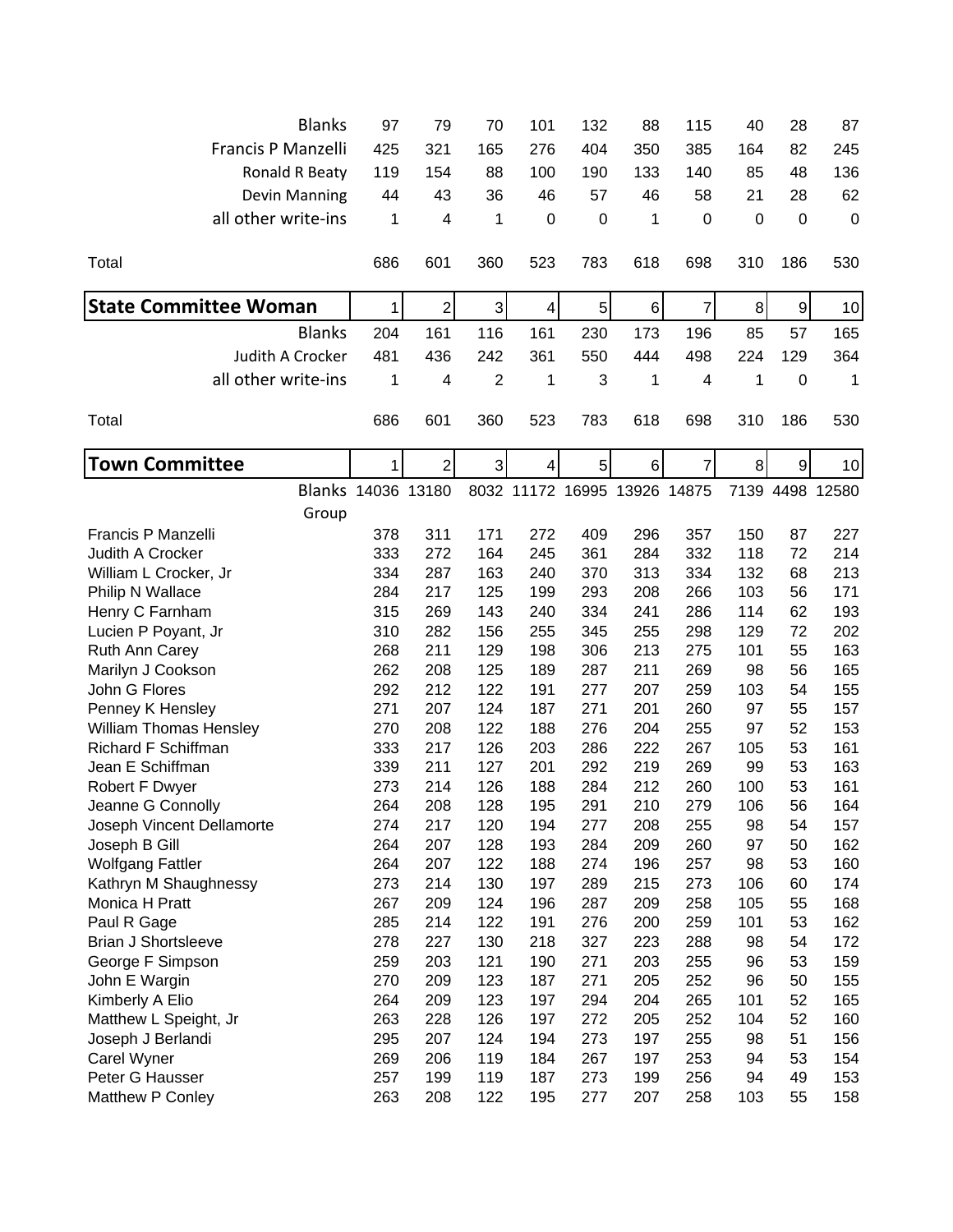| Gordon A Downey                         | 258 | 205 | 121                                       | 187 | 272 | 207 | 260 | 96  | 54 | 160              |
|-----------------------------------------|-----|-----|-------------------------------------------|-----|-----|-----|-----|-----|----|------------------|
| Donald C Lynde                          | 256 | 211 | 121                                       | 187 | 271 | 196 | 255 | 100 | 51 | 162              |
| Roland B Catignani                      | 260 | 207 | 118                                       | 197 | 273 | 203 | 253 | 95  | 51 | 153              |
| Jane A Manzelli                         | 298 | 234 | 134                                       | 216 | 316 | 236 | 289 | 116 | 64 | 178              |
| John S Cookson                          | 259 | 211 | 120                                       | 192 | 275 | 209 | 263 | 101 | 54 | 160              |
| Total                                   |     |     | 23938 20946 12550 18250 27296 21550 24357 |     |     |     |     |     |    | 10788 6470 18470 |
| <b>Non Group</b><br>Ronald R Beaty, Jr. | 72  | 89  | 50                                        | 55  | 109 | 80  | 73  | 62  | 40 | 80               |
|                                         |     |     |                                           |     |     |     |     |     |    |                  |

| <b>Presidential Primary</b>    |                |                         |                |             |                |                |                |                |                |                |
|--------------------------------|----------------|-------------------------|----------------|-------------|----------------|----------------|----------------|----------------|----------------|----------------|
| <b>GREEN RAINBOW</b>           |                |                         |                |             |                |                |                |                |                |                |
| 3/1/2016                       |                | <b>PRECINCTS</b>        |                |             |                |                |                |                |                |                |
| <b>Presidential Preference</b> |                | 2                       | 3              | 4           | 5              | $6\phantom{1}$ | 7              | 8              | 9              | 10             |
| <b>Blanks</b>                  | $\mathbf 0$    | $\mathbf 0$             | $\mathbf 0$    | $\mathbf 0$ | 0              | 0              | 0              | $\mathbf 0$    | $\mathbf 0$    | $\mathbf 0$    |
| Sedinam Kinamo Christin        |                |                         |                |             |                |                |                |                |                |                |
| Moyowasifza Curry              | 0              | 0                       | 0              | 0           | 0              | 0              | 0              | 0              | 0              | 0              |
| Jill Stein                     | $\mathbf 0$    | $\mathbf 0$             | $\overline{0}$ | $\mathbf 0$ | $\overline{0}$ | 0              | 0              | $\overline{0}$ | $\overline{0}$ | $\mathbf 0$    |
| William P Kreml                | $\mathbf 0$    | $\pmb{0}$               | 0              | $\mathbf 0$ | 0              | $\mathbf 0$    | $\mathbf 0$    | $\mathbf 0$    | $\overline{0}$ | $\mathbf 0$    |
| Kent Mesplay                   | $\mathbf 0$    | $\mathbf 0$             | $\overline{0}$ | $\mathbf 0$ | $\overline{0}$ | $\mathbf 0$    | $\overline{0}$ | $\mathsf 0$    | $\overline{0}$ | $\mathbf 0$    |
| Darryl Cherney                 | $\mathbf 0$    | $\mathbf 0$             | $\overline{0}$ | $\mathbf 0$ | 0              | $\overline{0}$ | 0              | $\mathbf 0$    | $\overline{0}$ | $\overline{0}$ |
| No Preference                  | $\mathbf 0$    | $\mathbf 0$             | 0              | $\mathbf 0$ | 1              | 0              | $\overline{2}$ | 1              | $\overline{0}$ | $\mathbf 0$    |
| all other write-ins            | 1              | 0                       | 0              | 1           | 0              | 0              | 1              | 0              |                |                |
|                                |                |                         |                |             |                |                |                |                |                |                |
|                                |                |                         |                |             |                |                |                |                |                |                |
| <b>State Committee Man</b>     | 1              | $\overline{\mathbf{c}}$ | 3              | 4           | 5              | $6\phantom{1}$ | 7              | 8              | 9              | 10             |
| <b>Blanks</b>                  | 1              | $\overline{0}$          | 0              | 1           | 1              | 0              | $\overline{c}$ | 1              | 1              |                |
| all other write-ins            | 0              | 0                       | $\Omega$       | 0           | 0              | 0              | 1              | 0              | $\Omega$       | $\overline{0}$ |
|                                |                |                         |                |             |                |                |                |                |                |                |
| <b>State Committee Woman</b>   | 1              | $\overline{2}$          | 3              | 4           | 5              | 6              | 7              | 8              | 9              | 10             |
| <b>Blanks</b>                  | 1              | $\mathbf 0$             | 0              | 1           | 1              | 0              | $\overline{2}$ | 1              | 1              |                |
| all other write-ins            | $\overline{0}$ | 0                       | $\Omega$       | $\Omega$    | $\Omega$       | $\Omega$       | 1              | 0              | $\Omega$       | 0              |
|                                |                |                         |                |             |                |                |                |                |                |                |
|                                |                |                         |                |             |                |                |                |                |                |                |
| <b>Town Committee</b>          |                |                         |                |             |                |                |                |                |                |                |
| <b>Blanks</b>                  | 10             | $\mathbf 0$             | 0              | 10          | 10             | $\overline{0}$ | 30             | 10             | 10             | 10             |
| all other write-ins            | $\overline{0}$ | 0                       | 0              | 0           | 0              | 0              | $\overline{0}$ | $\mathbf 0$    | $\Omega$       | $\mathbf 0$    |
|                                |                |                         |                |             |                |                |                |                |                |                |
|                                |                |                         |                |             |                |                |                |                |                |                |
|                                |                |                         |                |             |                |                |                |                |                |                |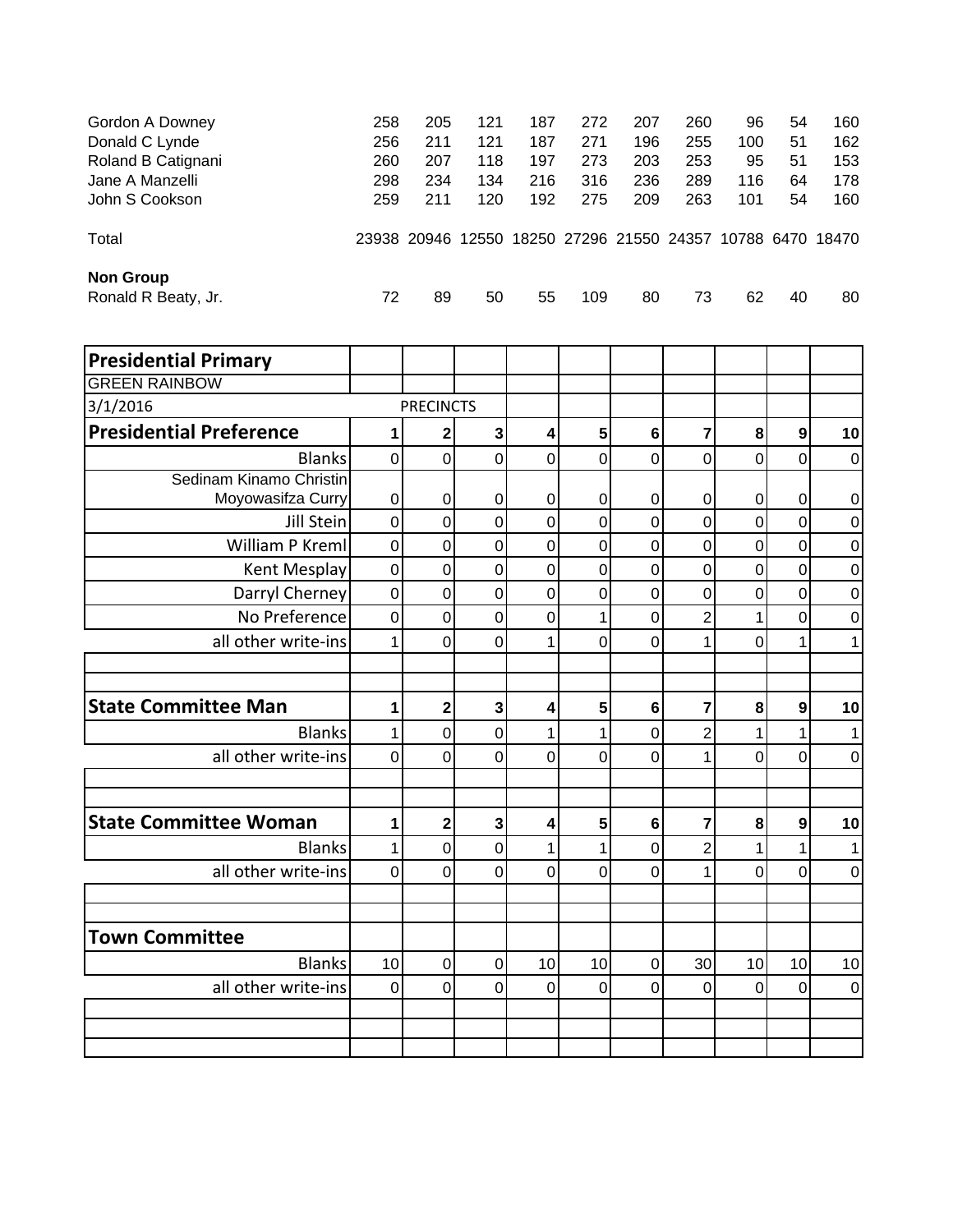| <b>Presidential Primary</b>     |              |                  |                |              |             |              |             |                |                |                  |
|---------------------------------|--------------|------------------|----------------|--------------|-------------|--------------|-------------|----------------|----------------|------------------|
| $3 - 1 - 2016$<br><b>Final</b>  |              |                  |                |              |             |              |             |                |                |                  |
| <b>United Independent Party</b> |              | <b>PRECINCTS</b> |                |              |             |              |             |                |                |                  |
| <b>Presidential Preference</b>  | 1            | 2                | 3              | 4            | 5           | 6            | 7           | 8              | 9              | 10               |
| <b>Blanks</b>                   | $\mathbf 0$  | $\mathbf 0$      | $\mathbf 0$    | $\mathbf 0$  | $\mathbf 0$ | $\mathbf{1}$ | $\mathbf 0$ | $\mathbf 0$    | 1              | $\mathbf 0$      |
| No Preference                   | $\mathbf 0$  | $\mathbf 0$      | $\overline{2}$ | $\mathbf 0$  | $\mathbf 0$ | $\mathbf 0$  | $\mathbf 0$ | $\mathbf{1}$   | $\mathbf 0$    | $\mathbf 0$      |
| Write-Ins                       | 0            | 0                | 1              | 1            | 0           | 0            | 0           | $\overline{0}$ | $\Omega$       | $\mathbf{1}$     |
| <b>State Committee Man</b>      | $\mathbf{1}$ | $\overline{2}$   | 3              | 4            | 5           | 6            | 7           | 8              | 9              | 10               |
| <b>Blanks</b>                   | $\mathbf 0$  | $\overline{0}$   | $\overline{2}$ | $\mathbf{1}$ | 0           | $\mathbf{1}$ | 0           | $\mathbf{1}$   | 1              | 1                |
| Write-Ins                       | $\mathbf 0$  | $\mathbf 0$      | $\overline{1}$ | $\mathbf 0$  | $\mathbf 0$ | $\mathbf 0$  | $\mathbf 0$ | $\mathbf 0$    | $\overline{0}$ | $\boldsymbol{0}$ |
|                                 |              |                  |                |              |             |              |             |                |                |                  |
| <b>State Committee Woman</b>    | 1            | $\overline{2}$   | 3              | 4            | 5           | 6            | 7           | 8              | 9              | 10               |
| <b>Blanks</b>                   | 0            | $\overline{0}$   | $\mathbf{1}$   | $\mathbf{1}$ | 0           | $\mathbf{1}$ | 0           | $\mathbf{1}$   | 1              | $\mathbf{1}$     |
| Write-Ins                       | $\mathbf 0$  | $\mathbf 0$      | $\overline{2}$ | 0            | $\mathbf 0$ | 0            | 0           | $\overline{0}$ | 0              | $\boldsymbol{0}$ |
|                                 |              |                  |                |              |             |              |             |                |                |                  |
| <b>Town Committee</b>           |              |                  |                |              |             |              |             |                |                |                  |
| <b>Blanks</b>                   | $\mathbf 0$  | 0                | 30             | 10           | $\mathbf 0$ | 10           | 0           | 10             | 10             | $10\,$           |
| Write-Ins                       | $\mathbf 0$  | $\mathbf 0$      | $\mathbf 0$    | $\mathbf 0$  | $\mathbf 0$ | $\mathbf 0$  | 0           | $\mathbf 0$    | $\overline{0}$ | $\mathbf 0$      |
|                                 |              |                  |                |              |             |              |             |                |                |                  |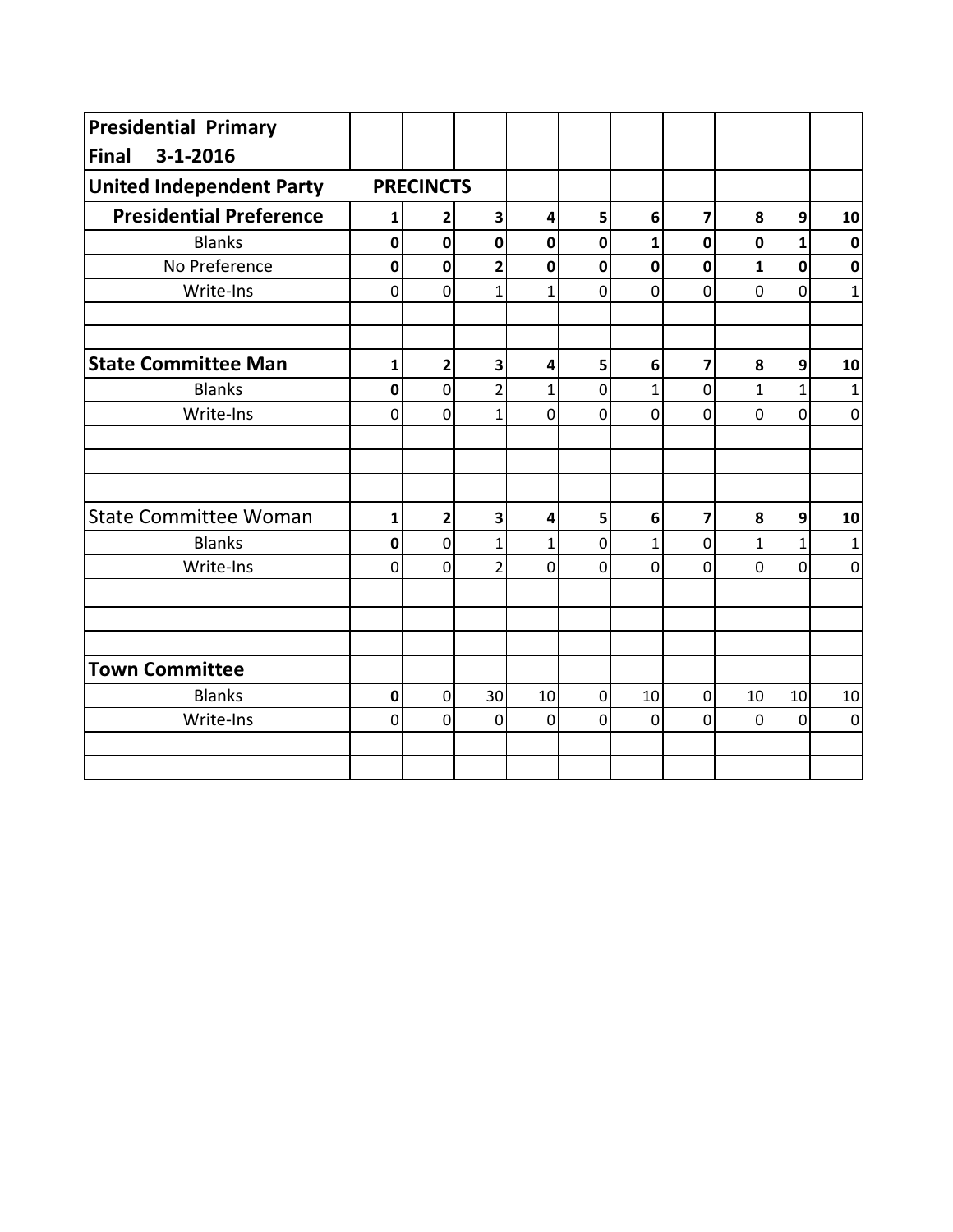| 11                      | 12                | 13             | Total        |
|-------------------------|-------------------|----------------|--------------|
| 1                       | $\overline{c}$    | 0              | 19           |
| 393                     | 385               | 281            | 4040         |
| $\overline{4}$          | 6                 | 0              | 31           |
| 335                     | 242               | 259            | 3711         |
| 0                       | 1                 | $\mathbf{1}$   | 6            |
| $\mathbf{1}$            | $\overline{c}$    | 4              | 39           |
| $\overline{0}$          | $\overline{2}$    | 3              | 29           |
|                         |                   |                |              |
| 734                     | 640               | 548            | 7875         |
| 11                      | 12                | 13             | Total        |
| 723                     | 629               | 535            | 7670         |
| $\overline{\mathbf{c}}$ | 9                 | 11             | 138          |
| 9                       | $\overline{c}$    | $\overline{c}$ | 67           |
| 734                     | 640               | 548            | 7875         |
| 11                      | 12                | 13             | Total        |
| 328                     | 279               | 236            | 3233         |
| 406                     | 361               | 311            | 4630         |
| 0                       | 0                 | 1              | 12           |
| 734                     | 640               | 548            | 7875         |
| 11                      | 12                | 13             | Total        |
|                         | 18813 16307 13418 |                | 194265       |
|                         |                   |                |              |
| 263                     | 239               | 221            | 3208         |
| 247<br>250              | 223<br>219        | 204<br>202     | 2973<br>2935 |
| 242                     | 220               | 197            | 2857         |
| 250                     | 220               | 205            | 2965         |
| 353                     | 303               | 304            | 4217         |
| 306                     | 263               | 266            | 3673         |
| 248                     | 211               | 298            | 3019         |
| 252                     | 255               | 205            | 3023         |
| 246                     | 222               | 214            | 3053         |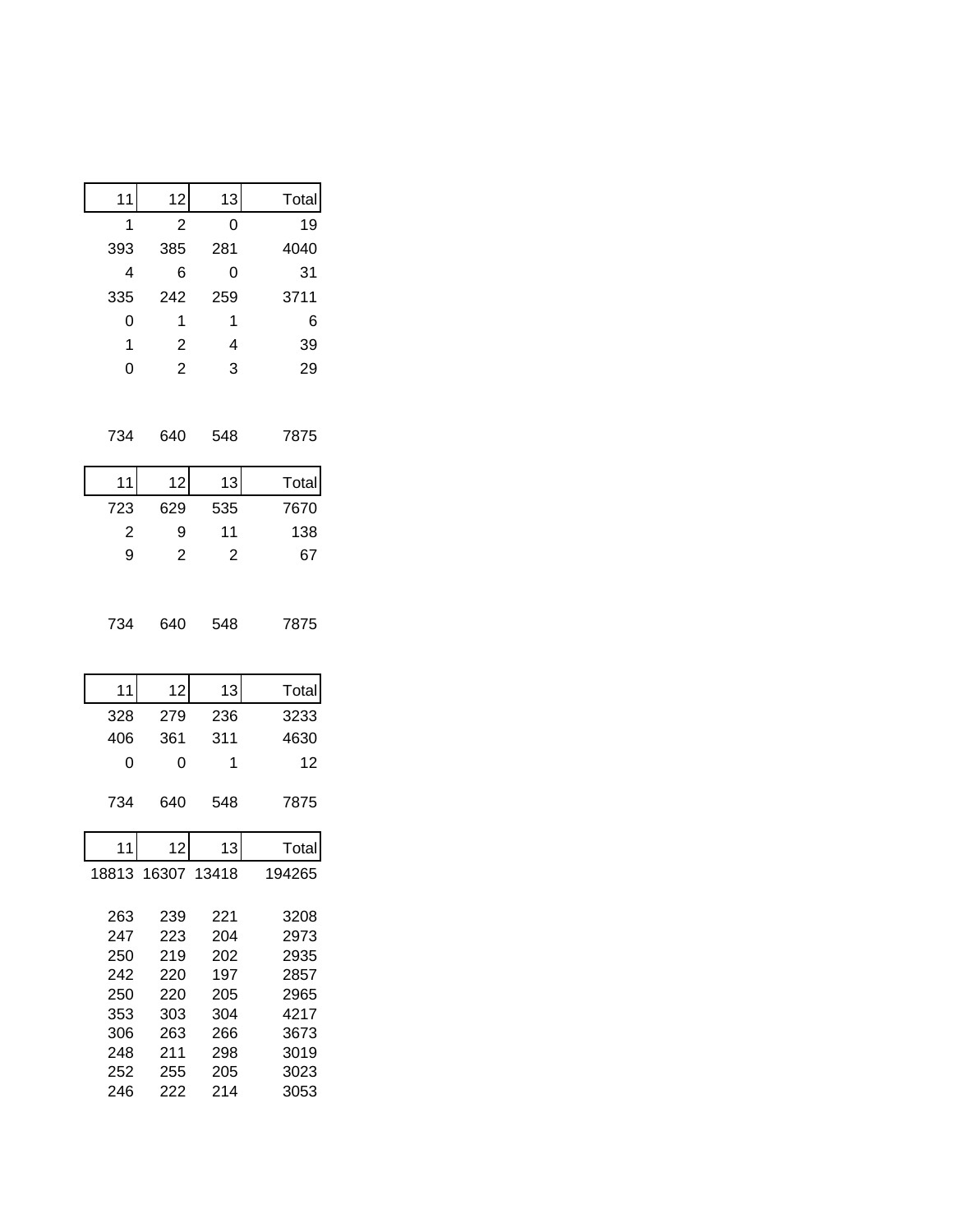| 248 | 222 | 209 | 2983 |
|-----|-----|-----|------|
| 246 | 222 | 206 | 2932 |
| 294 | 251 | 229 | 3386 |
| 250 | 223 | 201 | 2964 |
| 245 | 216 | 205 | 2907 |
| 260 | 216 | 197 | 2883 |
| 241 | 216 | 196 | 2865 |
| 258 | 232 | 211 | 3106 |
| 241 | 215 | 207 | 2846 |
| 239 | 215 | 192 | 2819 |
| 269 | 239 | 233 | 3259 |
| 256 | 226 | 224 | 3067 |
| 345 | 276 | 242 | 3590 |
| 292 | 278 | 255 | 3560 |
| 278 | 239 | 235 | 3250 |
| 251 | 220 | 195 | 2900 |
| 7   | 12  | 9   | 85   |
|     |     |     |      |
|     |     |     |      |

| 25690 22400 19180 | 275590 |
|-------------------|--------|
|-------------------|--------|

| 11             | 12             | 13             | Total |
|----------------|----------------|----------------|-------|
| 1              | $\overline{c}$ | $\overline{c}$ | 14    |
| 0              | 1              | 0              | 4     |
| 400            | 327            | 186            | 3760  |
| 77             | 63             | 17             | 591   |
| $\overline{c}$ | 0              | 0              | 9     |
| 25             | 26             | 11             | 203   |
| 0              | 1              | 0              | 8     |
| $\overline{c}$ | 1              | 0              | 24    |
| $\mathbf{1}$   | 3              | 0              | 15    |
| 1              | 0              | 0              | 7     |
| $\overline{c}$ | 0              | 0              | 18    |
| 99             | 76             | 60             | 1013  |
| 11             | 3              | 3              | 73    |
| 132            | 88             | 56             | 1188  |
| 3              | 0              | 5              | 35    |
| 0              | $\overline{c}$ | 1              | 23    |
| 756            | 593            | 341            | 6985  |
| 11             | 12             | 13             | Total |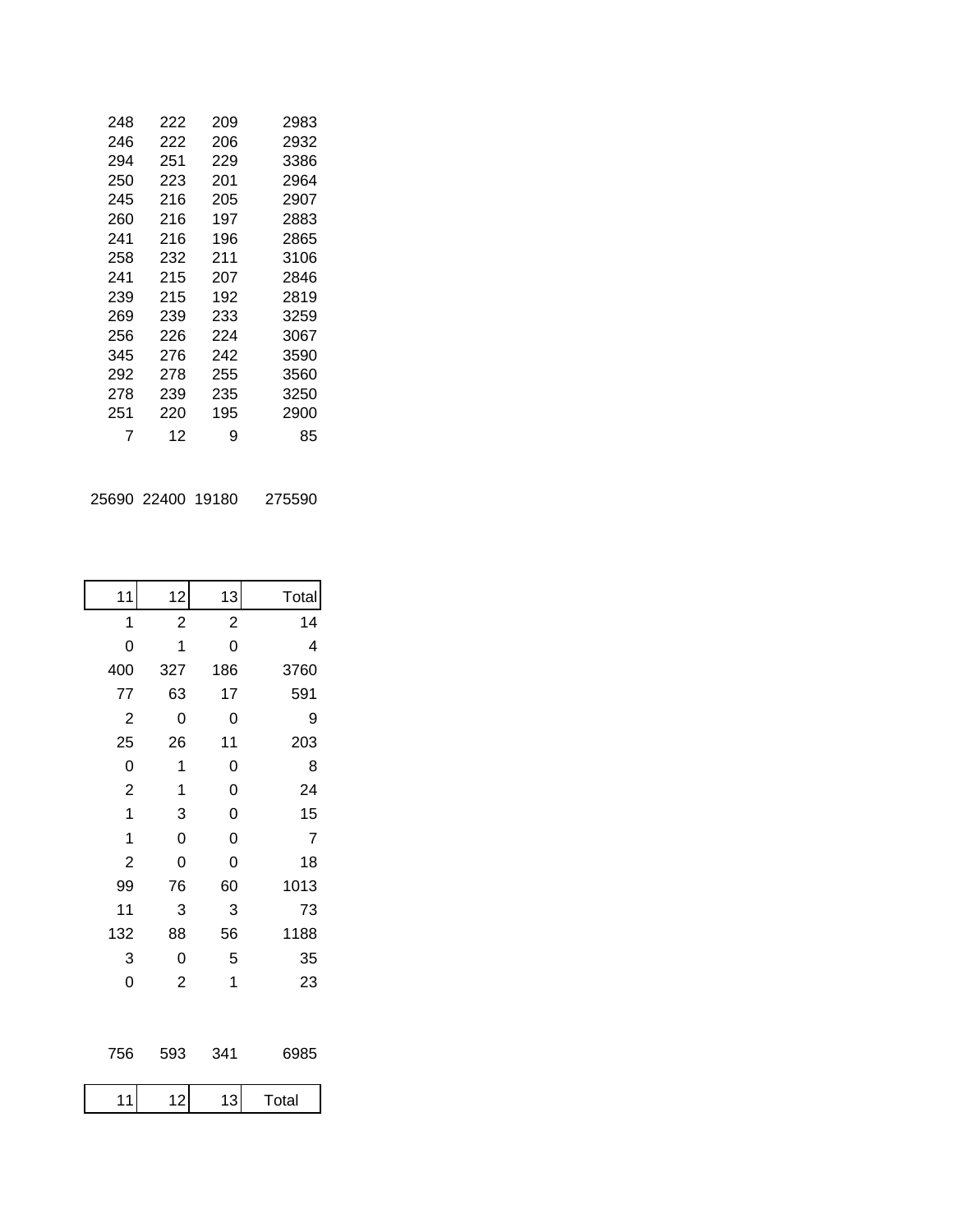| 106            | 76         | 50         | 1069         |
|----------------|------------|------------|--------------|
| 428            | 301        | 174        | 3720         |
| 159            | 153        | 81         | 1586         |
| 62             | 62         | 36         | 601          |
| 1              | 1          | 0          | 9            |
|                |            |            |              |
| 756            | 593        | 341        | 6985         |
|                |            |            |              |
| 11             | 12         | 13         | Total        |
| 246            | 165        | 116        | 2075         |
| 508            | 428        | 225        | 4890         |
| $\overline{2}$ | 0          |            | 20           |
| 756            | 593        | 341        | 6985         |
| 11             | 12         | 13         | Total        |
| 16152          | 12736      | 7420       | 152741       |
|                |            |            |              |
| 393            | 306        | 167        | 3524         |
| 344            | 271        | 147        | 3157         |
| 336            | 269        | 143        | 3202         |
| 361            | 217        | 132        | 2632         |
| 382            | 242        | 147        | 2968         |
| 318            | 258        | 168        | 3048         |
| 276            | 221        | 126        | 2542         |
| 280            | 224        | 123        | 2497         |
| 275            | 214        | 124        | 2485         |
| 270            | 214        | 123        | 2437         |
| 272            | 212        | 118        | 2427         |
| 298            | 222        | 126        | 2619         |
| 306            | 230        | 128        | 2637         |
| 277            | 221        | 126        | 2495         |
| 279            | 222        | 124        | 2526         |
| 308<br>279     | 219<br>215 | 124<br>123 | 2505<br>2471 |
| 307            | 214        | 118        | 2458         |
| 277            | 225        | 123        | 2556         |
| 270            | 221        | 126        | 2495         |
| 268            | 228        | 120        | 2479         |
| 285            | 229        | 131        | 2660         |
| 273            | 213        | 120        | 2416         |
| 263            | 210        | 116        | 2407         |
| 279            | 224        | 125        | 2502         |
| 272            | 213        | 122        | 2466         |
| 272            | 222        | 118        | 2462         |
| 269            | 209        | 117        | 2391         |
| 271            | 214        | 119        | 2390         |
| 272            | 222        | 126        | 2466         |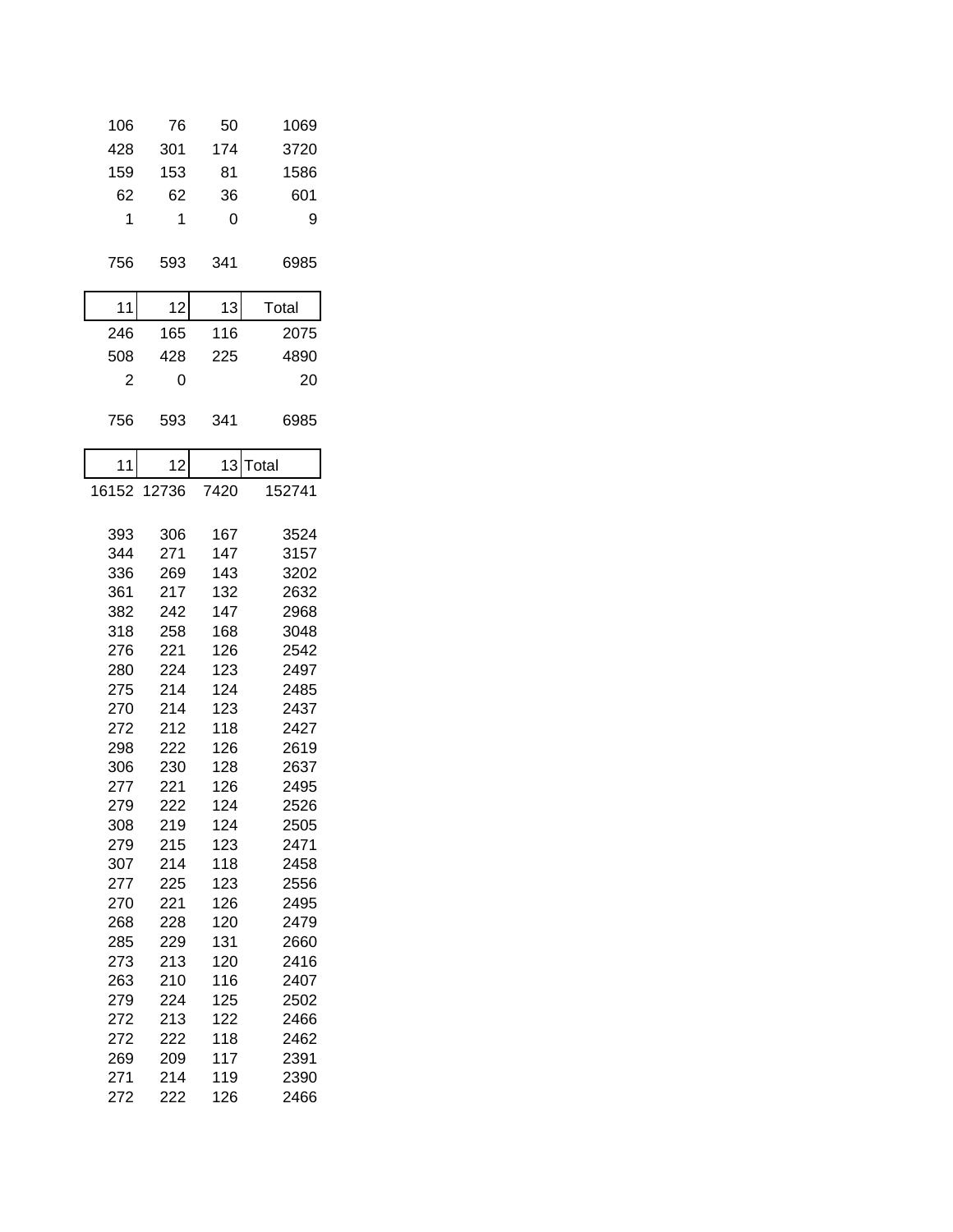| 266 | 215               | 121 | 2422   |
|-----|-------------------|-----|--------|
| 265 | 224               | 117 | 2416   |
| 282 | 211               | 121 | 2424   |
| 315 | 246               | 129 | 2771   |
| 273 | 223               | 127 | 2467   |
|     | 26385 20676 11885 |     | 243561 |
|     |                   |     |        |

75 79 50 914

| 11                      | 12 | 13 | <b>Total</b>    |
|-------------------------|----|----|-----------------|
| 0                       | 0  | 0  | 0               |
|                         |    |    |                 |
| $\mathbf 0$             | 0  | 0  | $\frac{0}{3}$   |
| $\overline{\mathbf{c}}$ | 1  | 0  |                 |
| 0                       | 0  | 0  |                 |
| 0                       | 0  | 0  | 0               |
| 0                       | 0  | 0  | 0               |
| 0                       | 0  | 0  | 4               |
| 0                       | 0  | 1  | 6               |
|                         |    |    | $\overline{13}$ |
|                         |    |    |                 |
|                         |    |    |                 |
| 11                      | 12 | 13 | <b>Total</b>    |
| $\overline{\mathbf{c}}$ | 1  | 1  | 12              |
| 0                       | 0  | 0  | 1               |
|                         |    |    | $\overline{13}$ |
|                         |    |    |                 |
| 11                      | 12 | 13 | <b>Total</b>    |
| $\overline{c}$          | 1  | 1  | 12              |
| 0                       | 0  | 0  | 1               |
|                         |    |    | $\overline{13}$ |
|                         |    |    |                 |
|                         |    |    |                 |
| 20                      | 10 | 10 | 130             |
| 0                       | 0  | 0  | 0               |
|                         |    |    |                 |
|                         |    |    | 130             |